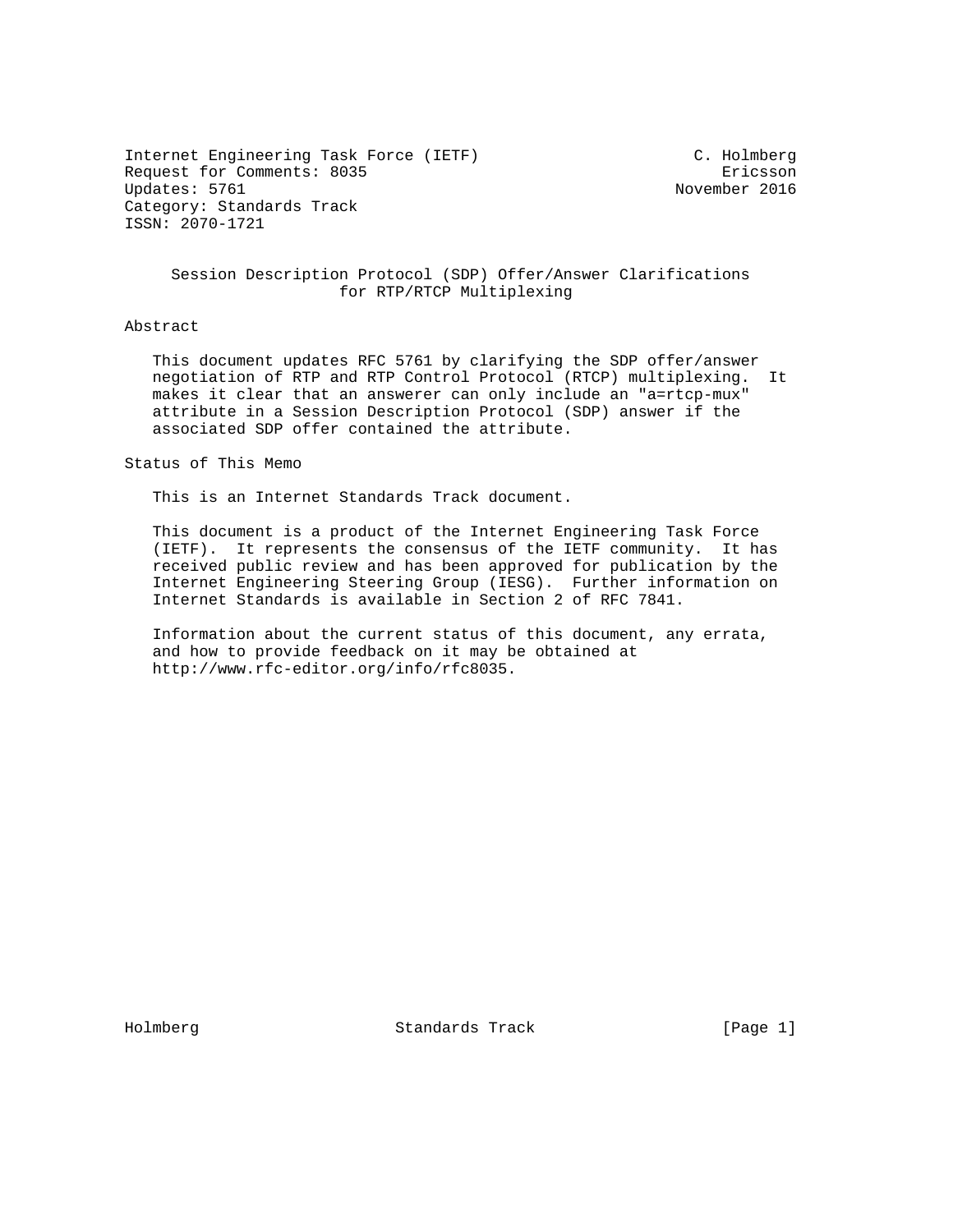Copyright Notice

 Copyright (c) 2016 IETF Trust and the persons identified as the document authors. All rights reserved.

 This document is subject to BCP 78 and the IETF Trust's Legal Provisions Relating to IETF Documents (http://trustee.ietf.org/license-info) in effect on the date of publication of this document. Please review these documents carefully, as they describe your rights and restrictions with respect to this document. Code Components extracted from this document must

 include Simplified BSD License text as described in Section 4.e of the Trust Legal Provisions and are provided without warranty as described in the Simplified BSD License.

 This document may contain material from IETF Documents or IETF Contributions published or made publicly available before November 10, 2008. The person(s) controlling the copyright in some of this material may not have granted the IETF Trust the right to allow modifications of such material outside the IETF Standards Process. Without obtaining an adequate license from the person(s) controlling the copyright in such materials, this document may not be modified outside the IETF Standards Process, and derivative works of it may not be created outside the IETF Standards Process, except to format it for publication as an RFC or to translate it into languages other than English.

Holmberg Standards Track [Page 2]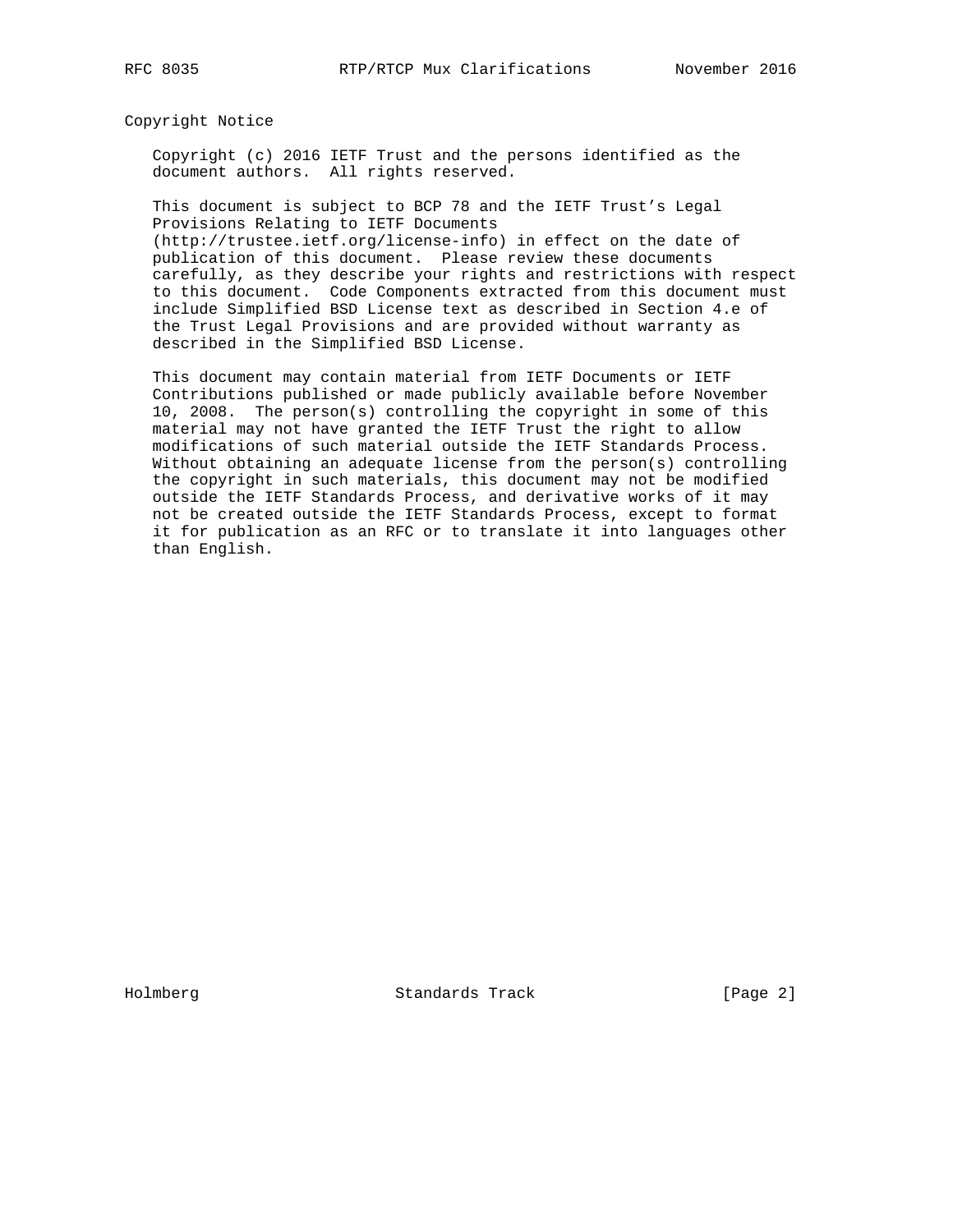Table of Contents

## 1. Introduction

 RFC 5761 [RFC5761] specifies how to multiplex RTP data packets and RTP Control Protocol (RTCP) packets on a single UDP port, and how to negotiate usage of such multiplexing using the SDP offer/answer mechanism [RFC3264] with an "a=rtcp-mux" attribute. However, the text is unclear on whether an answerer is allowed to include the attribute in an answer even if the associated offer did not contain an attribute.

 This document updates RFC 5761 [RFC5761] by clarifying that an answerer can only include an "a=rtcp-mux" attribute in an answer if the associated offer contained the attribute. It also clarifies that the negotiation of RTP and RTCP multiplexing is for usage in both directions.

2. Conventions

 The key words "MUST", "MUST NOT", "REQUIRED", "SHALL", "SHALL NOT", "SHOULD", "SHOULD NOT", "RECOMMENDED", "MAY", and "OPTIONAL" in this document are to be interpreted as described in [RFC2119].

3. Update to RFC 5761

 This section updates Section 5.1.1 of RFC 5761 by clarifying that an answerer can only include an "a=rtcp-mux" attribute in an answer if the associated offer contained the attribute, and by clarifying that the negotiation of RTP and RTCP multiplexing is for usage in both directions.

Holmberg Standards Track [Page 3]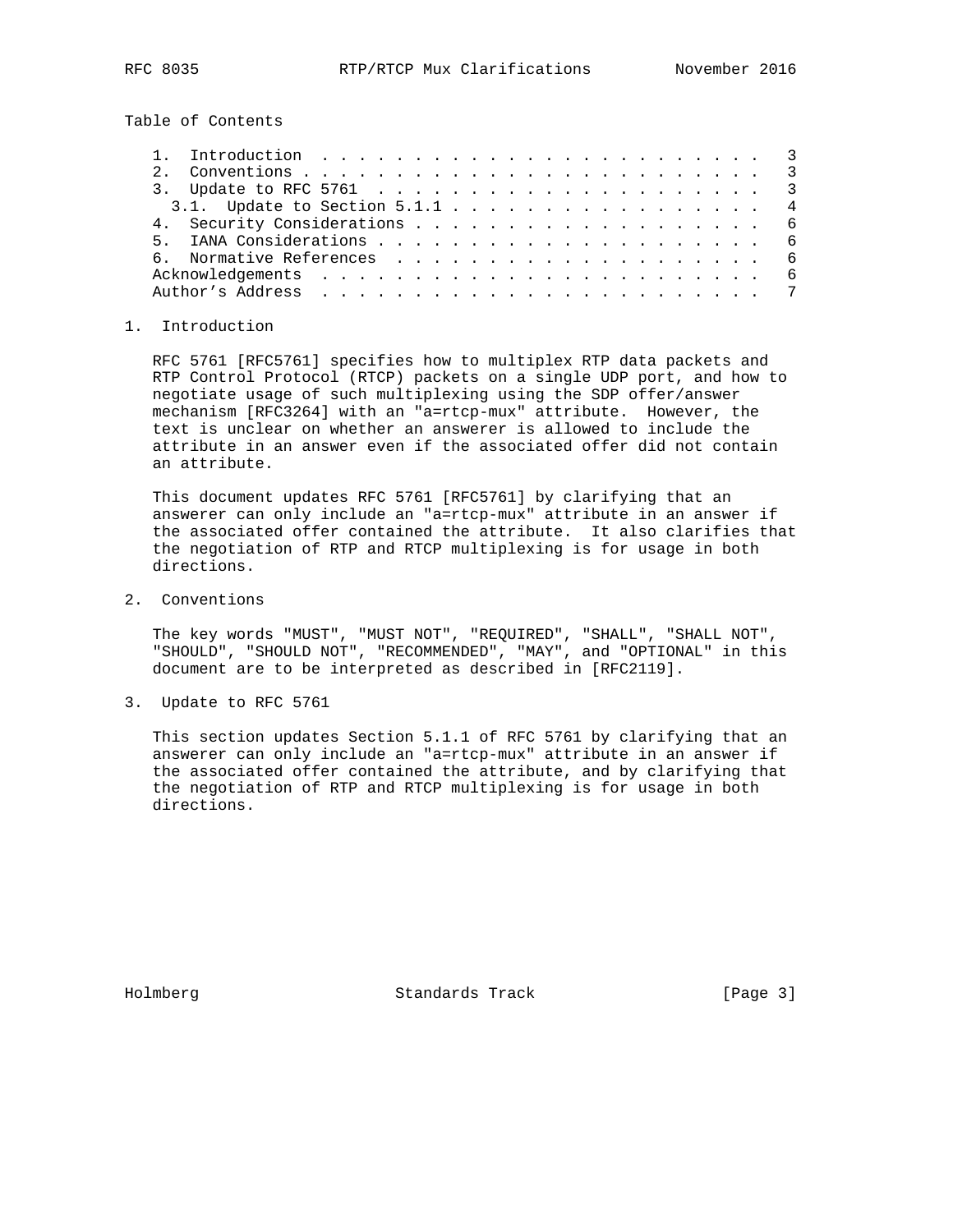3.1. Update to Section 5.1.1

 In this section, any references to Sections 4 and 8 are to those sections in [RFC5761].

OLD TEXT:

 When the Session Description Protocol (SDP) [8] is used to negotiate RTP sessions following the offer/answer model [9], the "a=rtcp-mux" attribute (see Section 8) indicates the desire to multiplex RTP and RTCP onto a single port. The initial SDP offer MUST include this attribute at the media level to request multiplexing of RTP and RTCP on a single port. For example:

 $v=0$  o=csp 1153134164 1153134164 IN IP6 2001:DB8::211:24ff:fea3:7a2e  $s=$  c=IN IP6 2001:DB8::211:24ff:fea3:7a2e t=1153134164 1153137764 m=audio 49170 RTP/AVP 97 a=rtpmap:97 iLBC/8000 a=rtcp-mux

 This offer denotes a unicast voice-over-IP session using the RTP/AVP profile with iLBC coding. The answerer is requested to send both RTP and RTCP to port 49170 on IPv6 address 2001:DB8::211:24ff:fea3:7a2e.

 If the answerer wishes to multiplex RTP and RTCP onto a single port, it MUST include a media-level "a=rtcp-mux" attribute in the answer. The RTP payload types used in the answer MUST conform to the rules in Section 4.

 If the answer does not contain an "a=rtcp-mux" attribute, the offerer MUST NOT multiplex RTP and RTCP packets on a single port. Instead, it should send and receive RTCP on a port allocated according to the usual port-selection rules (either the port pair, or a signalled port if the "a=rtcp:" attribute [10] is also included). This will occur when talking to a peer that does not understand the "a=rtcp-mux" attribute.

 When SDP is used in a declarative manner, the presence of an "a=rtcp-mux" attribute signals that the sender will multiplex RTP and RTCP on the same port. The receiver MUST be prepared to receive RTCP packets on the RTP port, and any resource reservation needs to be made including the RTCP bandwidth.

Holmberg Standards Track [Page 4]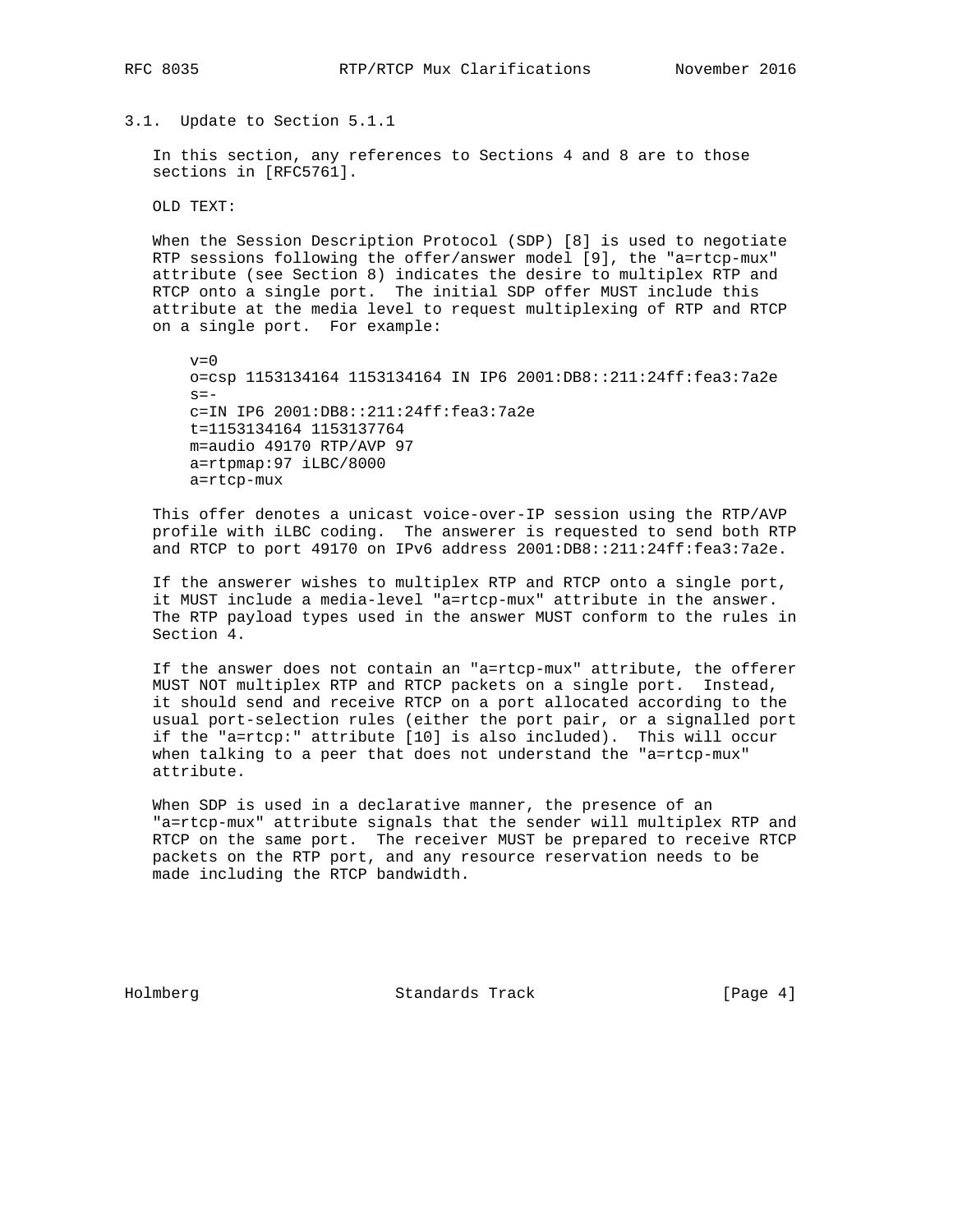NEW TEXT:

 When the Session Description Protocol (SDP) [8] is used to negotiate RTP sessions following the offer/answer model [9], the "a=rtcp-mux" attribute (see Section 8) indicates the desire to multiplex RTP and RTCP onto a single port, and the usage is always negotiated for both directions.

 If the offerer wishes to multiplex RTP and RTCP onto a single port, the initial SDP offer MUST include the attribute at the media level to request multiplexing of RTP and RTCP on a single port. For example:

 $v=0$  o=csp 1153134164 1153134164 IN IP6 2001:DB8::211:24ff:fea3:7a2e  $s=$  c=IN IP6 2001:DB8::211:24ff:fea3:7a2e t=1153134164 1153137764 m=audio 49170 RTP/AVP 97 a=rtpmap:97 iLBC/8000 a=rtcp-mux

 This offer denotes a unicast voice-over-IP session using the RTP/AVP profile with Internet Low Bit Rate Codec (iLBC) coding. The answerer is requested to send both RTP and RTCP to port 49170 on IPv6 address 2001:DB8::211:24ff:fea3:7a2e.

 If the offer contains the "a=rtcp-mux" attribute, and if the answerer wishes to multiplex RTP and RTCP onto a single port, it MUST include a media-level "a=rtcp-mux" attribute in the answer. The RTP payload types used in the answer MUST conform to the rules in Section 4. If the offer does not contain the "a=rtcp-mux" attribute, the answerer MUST NOT include an "a=rtcp-mux" attribute in the answer, and the answerer MUST NOT multiplex RTP and RTCP packets on a single port.

 If the answer contains an "a=rtcp-mux" attribute, the offerer and answerer MUST multiplex RTP and RTCP packets on a single port.

 If the answer does not contain an "a=rtcp-mux" attribute, the offerer and answerer MUST NOT multiplex RTP and RTCP packets on a single port. Instead, they should send and receive RTCP on a port allocated according to the usual port-selection rules (either the port pair, or a signalled port if the "a=rtcp:" attribute [10] is also included). This will occur when talking to a peer that does not understand the "a=rtcp-mux" attribute.

Holmberg Standards Track [Page 5]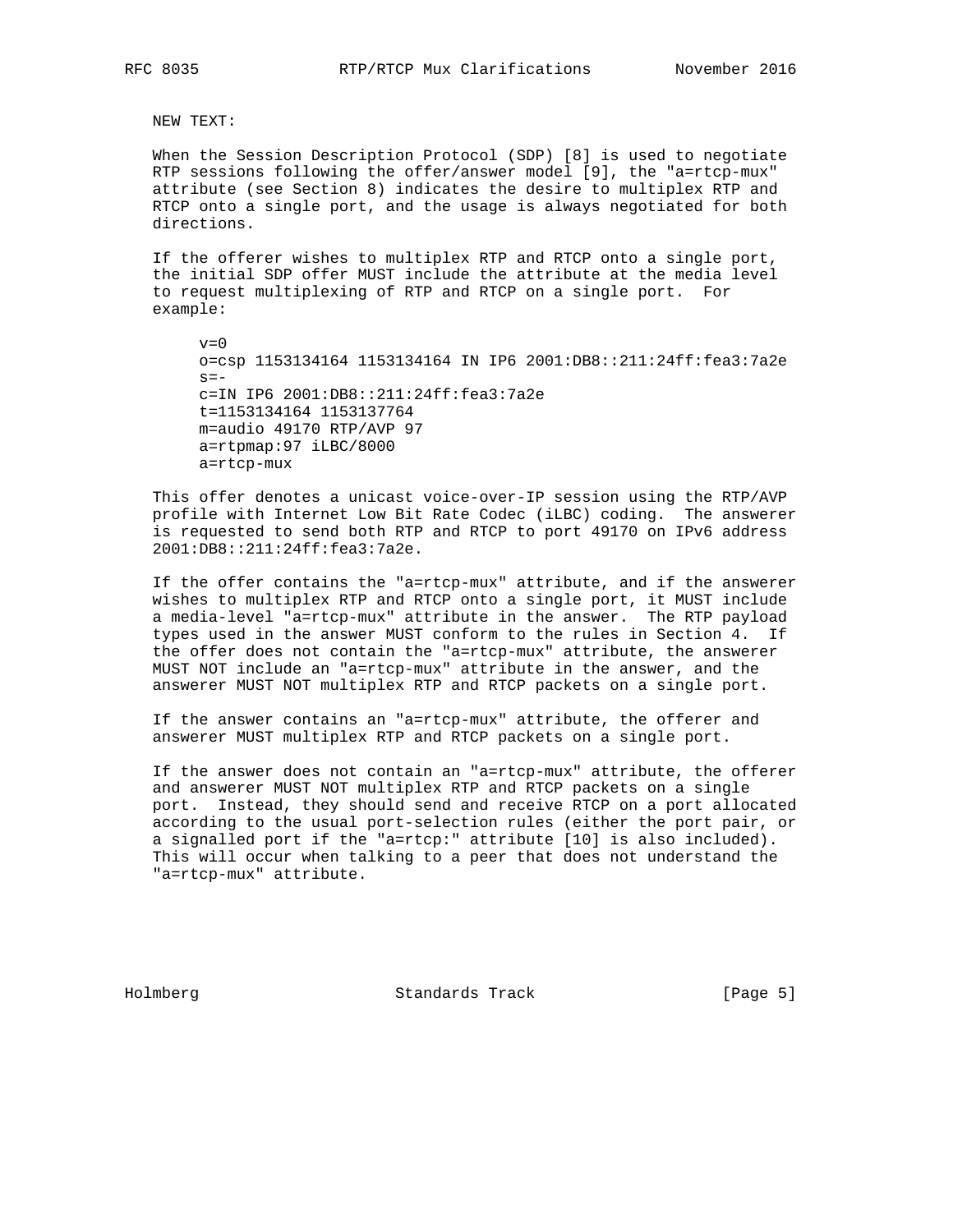When SDP is used in a declarative manner, the presence of an "a=rtcp mux" attribute signals that the sender will multiplex RTP and RTCP on the same port. The receiver MUST be prepared to receive RTCP packets on the RTP port, and any resource reservation needs to be made including the RTCP bandwidth.

4. Security Considerations

 The security considerations for RTP and RTCP multiplexing are described in RFC 5761. This specification does not impact those security considerations.

5. IANA Considerations

 IANA has added a reference to this document for the att-field (media level only) registration "rtcp-mux" in the "Session Description Protocol (SDP) Parameters" registry.

- 6. Normative References
	- [RFC2119] Bradner, S., "Key words for use in RFCs to Indicate Requirement Levels", BCP 14, RFC 2119, DOI 10.17487/RFC2119, March 1997, <http://www.rfc-editor.org/info/rfc2119>.
	- [RFC3264] Rosenberg, J. and H. Schulzrinne, "An Offer/Answer Model with Session Description Protocol (SDP)", RFC 3264, DOI 10.17487/RFC3264, June 2002, <http://www.rfc-editor.org/info/rfc3264>.
	- [RFC5761] Perkins, C. and M. Westerlund, "Multiplexing RTP Data and Control Packets on a Single Port", RFC 5761, DOI 10.17487/RFC5761, April 2010, <http://www.rfc-editor.org/info/rfc5761>.

Acknowledgements

 Thanks to Colin Perkins, Magnus Westerlund, Paul Kyzivat, and Roni Even for providing comments on the document. Thomas Belling provided useful input in the discussions that took place in 3GPP and resulted in the submission of the document. Elwyn Davies performed the Gen-ART review. Rick Casarez performed the Ops-Dir review. Alissa Cooper and Spencer Dawkins provided IESG review comments.

Holmberg Standards Track [Page 6]